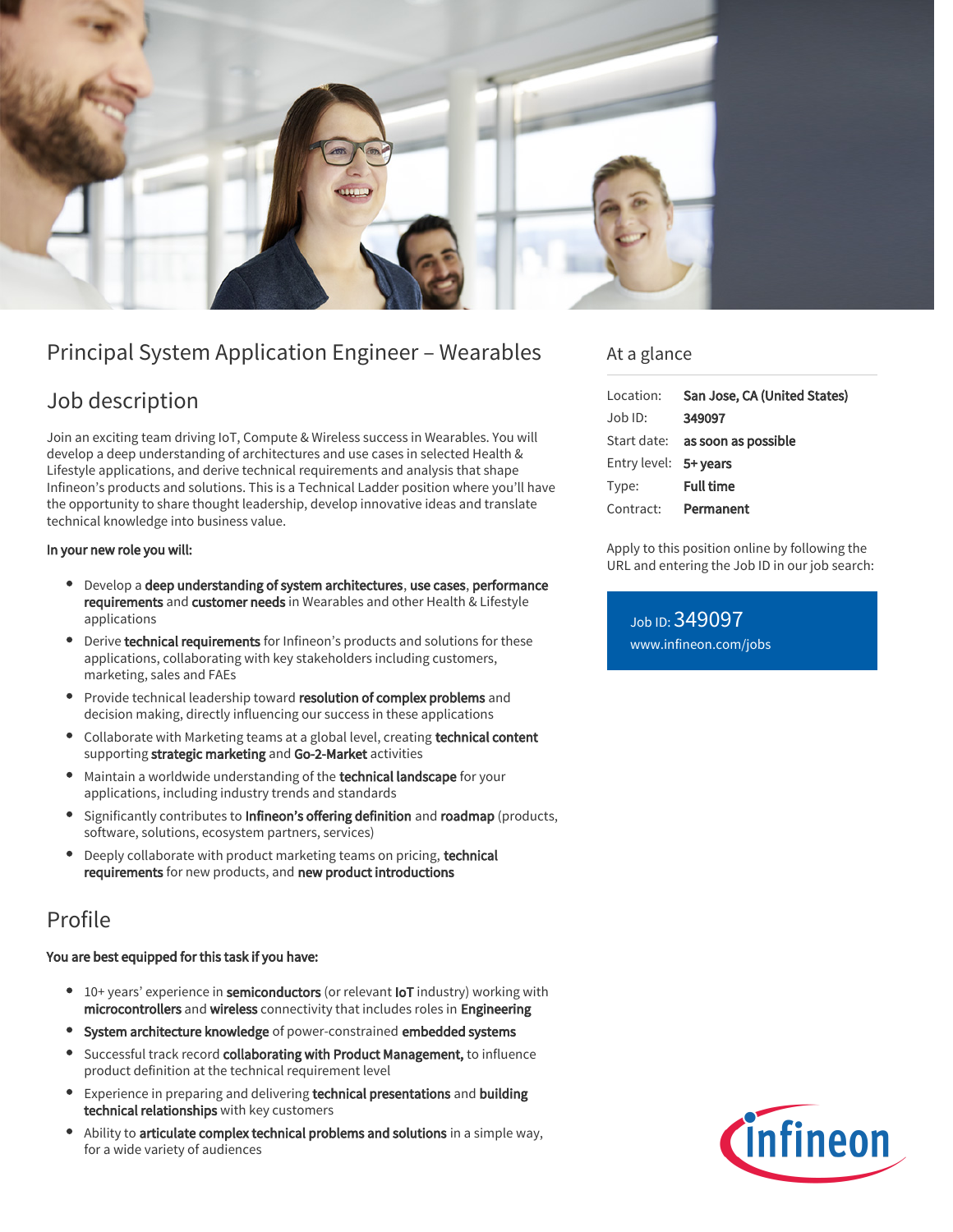- **Strategic** thinking and attention to details
- **•** Strong organization and time-management skills

#### The Connected Secure Systems (CSS)

segment offers comprehensive systems for a secure, networked world with a portfolio built around reliable, trendsetting microcontrollers as well as wireless connectivity and security solutions. Over the past decades, CSS has developed microcontroller, Wi-Fi, Bluetooth and combined connectivity solutions (known as connectivity combos) and hardware-based security technologies. The products are used in a broad range of applications: from consumer electronics, IoT and home appliances to IT equipment, cloud security and networked cars all the way to credit and debit cards, electronic passports and IDs. With its leading technologies in the areas of computing, connectivity and security, CSS makes a decisive contribution to protecting today's and tomorrow's networked systems.

[Click here](https://www.infineon.com/cms/en/careers/working-at-infineon/cssdreamjob/) for more information about working at CSS with interesting employee and management insights and an overview with more #CSSDreamJobs.

### Benefits

**San Jose, CA:** Medical, Dental & Vision Plans; Flexible Reimbursement Accounts (FSAs); Industry leading 401k Employer Contribution/Match; Company Performance Bonus; Holiday Pay & Paid Time Off (PTO); Flexible Working Conditions, Part-time Options; Different career paths: Project Management, Technical Ladder, Management & Individual Contributor; Wide range of Training Offers & Career Development Planning; Coaching, Mentoring, Networking Possibilities; International assignments; Basic Life & Dependent Life Insurance; Paid Sick Leave, Accidental Death & Disability Insurance (AD&D) ; Short-term & Long-term Disability ; Employee Assistance Program (EAP) ; Health Promotion Programs ; Reduced Price for Public Transportation

### Why Us

#### Part of your life. Part of tomorrow.

We make life easier, safer and greener – with technology that achieves more, consumes less and is accessible to everyone. Microelectronics from Infineon is the key to a better future. Efficient use of energy, environmentally-friendly mobility and security in a connected world – we solve some of the most critical challenges that our society faces while taking a conscientious approach to the use of natural resources.

Cypress Semiconductor Corporation is an equal opportunity employer. All qualified applicants will receive consideration for employment without regard to race, color, religion, sex (including pregnancy, childbirth, or related medical conditions), gender identity, national origin, ancestry, citizenship, age, physical or mental disability, legally protected medical condition, family care status, military or veteran status, marital status, domestic partner status, sexual orientation, or any other basis protected by local, state, or federal laws. Applicants with questions about access or requiring a reasonable accommodation for any part of the application or hiring process should contact the Talent Network by phone at (408) 503-2194.

Employment at Infineon is contingent upon proof of your legal right to work in the United States under applicable law, verification of satisfactory references and successful completion of a background check and drug test, and signing all your onboarding documents .

In some instances, if applicable, U.S. export control laws require that Infineon obtain a U.S. government export license prior to releasing technologies to certain persons. This offer is contingent upon Infineon's ability to satisfy these export control laws as related to your employment and anticipated job activities. The decision whether or not to submit and/or pursue an export license to satisfy this contingency, if applicable, shall